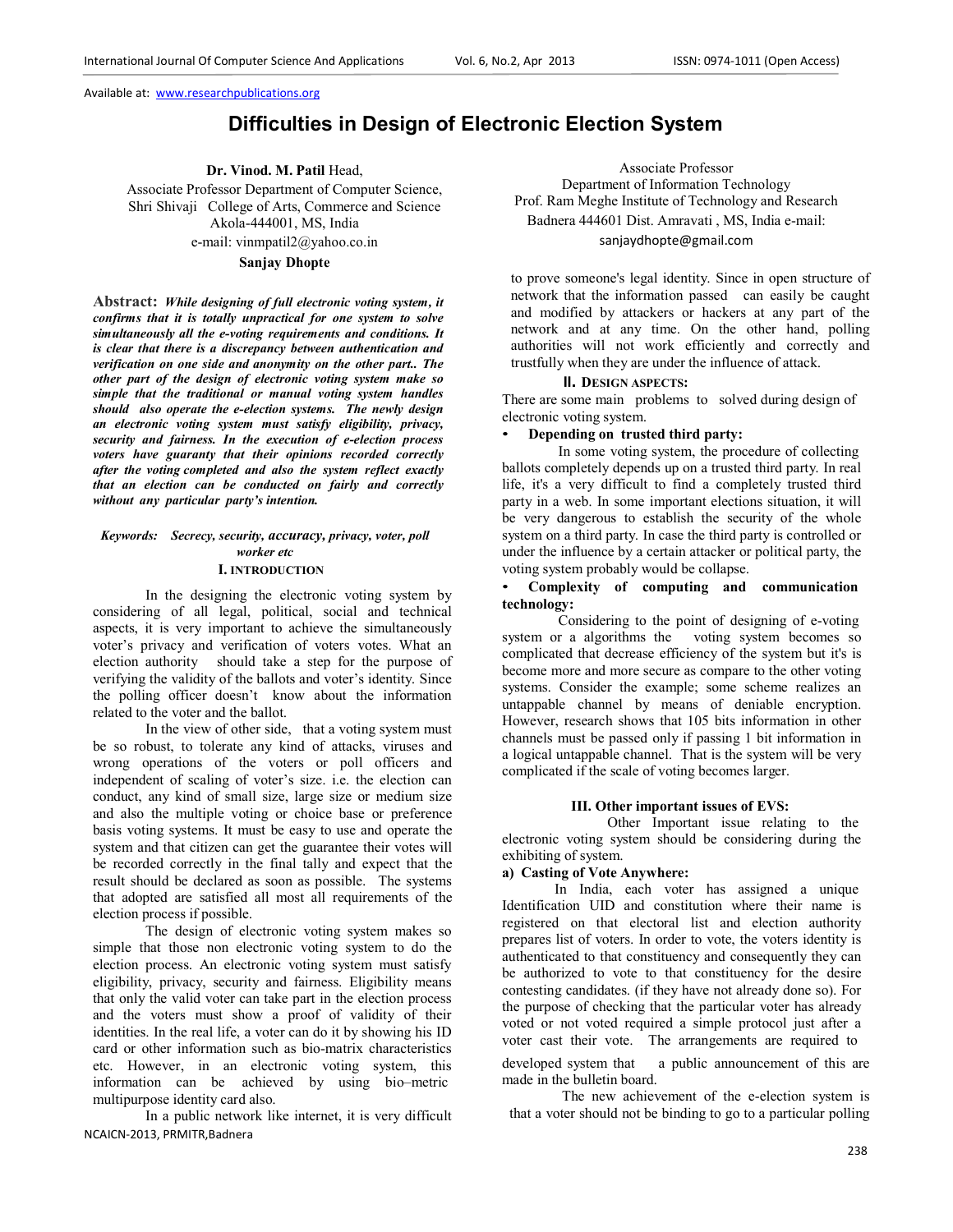booth in order to vote; they should be able to go to any authorized voting booth across the nation.

There are three main issues that are arising during the vote anywhere exhibiting system:

- Firstly, how do know that the voter has not already caste a vote at a particular polling station?
- Secondly, How to count the voters cast their vote only once in her / his constituency?
- Thirdly, how do generate the correct ballot (corresponding to that polling both) where this depends on the constituency for which the voter is registered to vote and independent of the polling booth where they went to vote?
- How the voters guarantee that the casting vote recorded correctly in the final tally.

#### **b) Choice of Re-vote:**

Facility of allowing a voter to change their choice and to re-cast a vote is one which often arises when voting can be done under the influence of any political party or under the pressure of any unwilling person before closing the election process. One could argue that allowing re-votes could hinder vote coercion in this situation.

This new required functionality for e-voting system:

- After a voter casting a vote then there is no way of accessing the ballot or contents of ballot until the voting process is closed. This mechanism is required to ensure that no one can add or remove votes during the voting process.
- No links are require to found between voter and the ballot in order to identify the identity of the voter to whom the particular voter cast their vote in his/her constituency.
- The voting process is required to so transparent that which assists verification of the fact that no votes are recorded before to start voting process and no unauthorized person already use the power of casting a vote in place of authorize citizen. Transparency means that, in order to meet the additional requirement of secrecy.

The e-election system should support re-voting provided that there is a mechanism to finding the ballot of a particular voter in the ballot box without disclosing the identity of voter and preserve the voter's privacy. Identify such ballot as being signed by authority.

Here apply the some technique in order to preserve the voter's privacy, by generate pseudonyms for each voters that cannot directly link to the voters registration or identity. Also cannot identify the voters by the election authority or any political party or anything else without the permission of voter and other groups form for the purpose of privacy. The group means consider the different groups related to the political party, related to the NGO or social groups or any individual verification and related to the election authority itself.

## **c) Casting of re-votes anywhere:**

The requirements of interdependency between the Vote Anywhere and Re-vote, as both features must be need in e-election system. The main issues are whether being able to vote multiple times at different polling stations is

functionally possible and, if so, continue an offer and only the last choice of vote should counted in the result as per the recorded time during the voting process.

 The interdependency, in this case, is not avoidable in the classic sense of requirements. The feature interaction and analysis will show that the Revote feature can help in the process of designing a solution to the Vote Anywhere nonfunctional requirement that can cover a denial of service attack on the network and cannot compromise the voting system.

### **d) Quality of Service Requirements:**

Most of the citizen complaint about the quality of service the issues raise with many voting systems including both traditional and electronic voting system around the world. A significant number of voters were in queue for more than an hour in order to cast a vote in the newly introduced electronic voting machines; and as a consequence some voters left without recording a vote. These problems arise due to a number of traditional voting booths being replaced by a single voting machine. However, it observed that no one thought to analyze whether the new electronic system offered the same quality of service as the traditional system. The most significant threat is being able to get quality of service requirements that is a denial of service, where users of the system are unable to execute core functionality and would prohibit anyone from recording a vote. If an e-voting system depends on components that are accessed across a network then a significant number of denial of service threat would arises and in such case if the network was not reliable then it will not resistant to attacks and hacking. However, it is also a concern in electronic voting system, where the network is a key component of evoting system.

#### **IV Parameter to consider:**

The following parameter should be considered during construction of electronic voting system in order to optimize the system.

## **A. Voting system accuracy:**

In democratic process, every voters expect that what so ever it may be the voting system, it must be 100% accurate. At the point of theoretically consideration, a computer-based system should be virtually 100% accurate and they are operated on binary system therefore failure rates will be very low. On the other side analog systems involving complex gear trains, card punches, optical sensing or human judgment are known to have significant error rates. Unfortunately, computer-based systems have not proven to be 100% accurate .

#### **B. Voting system security:**

Many national politicians, state politicians, computer experts and concerned citizens are clamoring for security of hardware and software of electronic voting systems.

Three things should consider about the security point of view:

- 1. The easiest ways to affect an entire election system is to buy or sale absentee ballots during execution of election process.
- 2. If election commission uses the one type of voting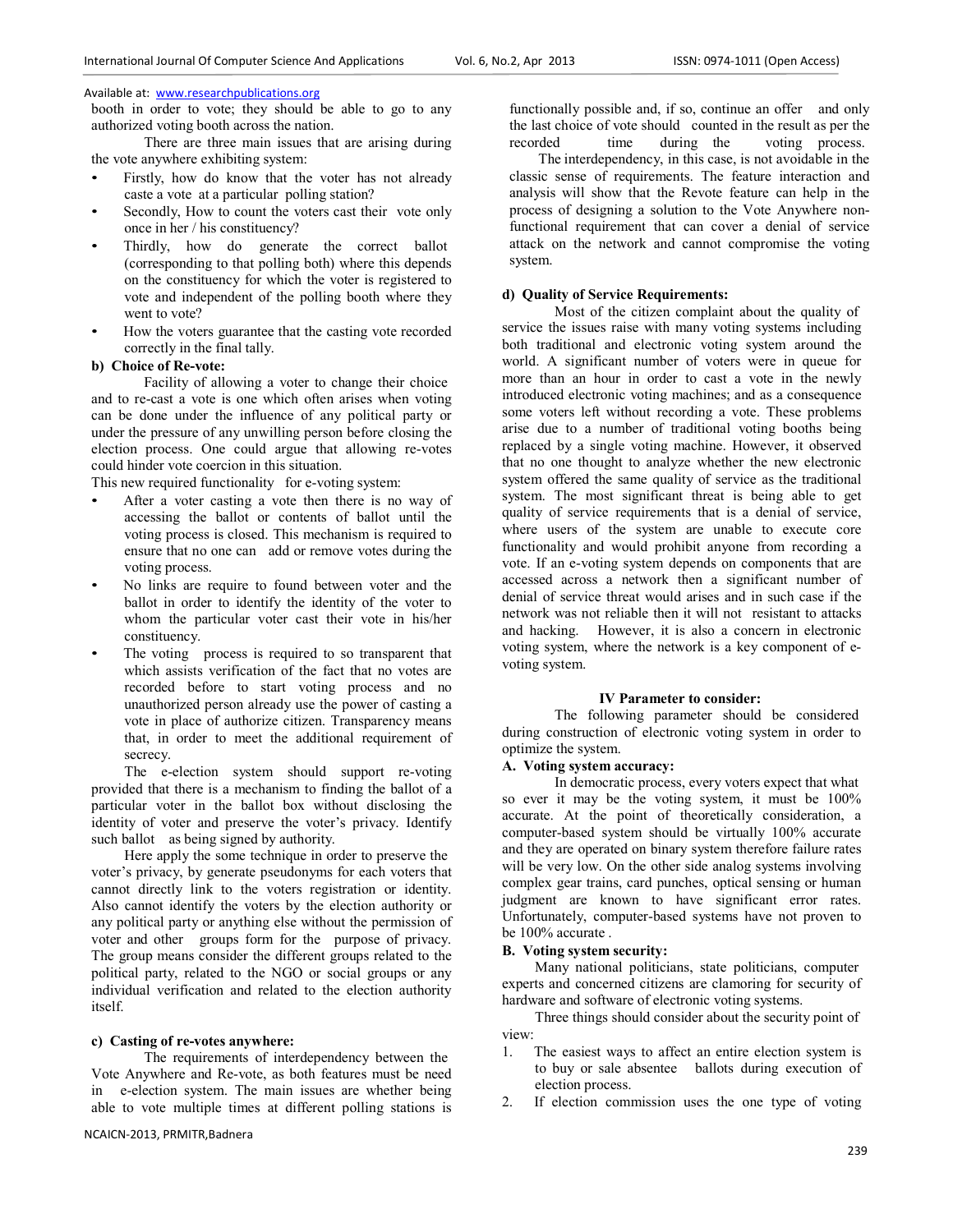system in entire election process than if causes one type of attack then that creates major havoc in entire system.

3. Finally it diver towards the little demand on absolute bullet proof security in the entire voting system.

### **C. Voting system trustworthiness**:

It expects that the electronic election system must be sufficiently robust in order to withstand a variety of fraudulent behaviors and must be sufficiently transparent and comprehensible that voters and candidates can easily accept the results of an election. Actually absolute trustworthiness cannot be proven; it can merely be clear from a lack of negative data. Negative data can include objective information such as clearly recorded failures, and subjective information such as suspicious expected secrets and questionable behavior, motives or associations.

Electronic voting scheme has arises many problems to implement that are because the digital data are copied exactly to the original one. It is possible that, multiple copies of eligible ballots will be sent to the voting authorization center by dishonest voters. It also possible to suffers from the tapping of the public communication networks by hackers. More serious problem in electronic voting system is participants can figure out who voted for whom from the public channel.

#### **D. Distributed Trust**:

In the e-voting process each procedure is supervised by multiple authorities, and the final result cannot be disclose without the cooperation of a given number of authorities. To identify the intermediate procedure or any attempt to undermine the procedure of election will require the corruption of a large number of authorities. In some process authorities and voters may overlap arbitrarily and thus, it is may possible for the voters themselves to ensure trustworthiness or have an active role in it.

## **E. Voting system usability:**

Recent available advances in the different communication networks and cryptographic techniques have made possible to consider on-line voting system as a feasible alternative over conventional elections system. In response to this on-line electronic voting allows voters to participate in an election process from any where they are physically present at the moment of the voting process depending upon the availability of a wired or wireless Internet connection to the system servers.

## **F. Cost Reduction:**

Considering to the economical point of view, this will be force to consider the economical study of the e-voting system. It is also known as study of economical feasibility of the electronic voting system. It is observed that if the voting scheme in real life is replaced with computerized voting, election expenses can be considerable reduced as compare to the traditional voting system. Since the traditional voting system require expenses are larger due to the physical equipment involvements, transportation, organization of election authority, poll workers, vehicle management to the polling booth etc. are very difficult to manage and cost of arrangement of this activity is also large. On the side if replace it by electronic election system the number of manmade activity will be considerably reduce due to utilization of existing infrastructures like communication network and computer resources.

#### **G. Decrease of invalid votes**:

Invalid votes can produce deliberately or unconsciously or by mistake. Deliberately producing invalid votes are presumably protested against politics in general, therefore they must be provided in online elections. Unconsciously produced invalid votes could be already identified at "feeding time" with plausibility checks, so that the voting software could point out this mistake. This means a difference to traditional polling booths. Whether this kind of restricting the democratic "principle of equality" is tolerable has to be examined legally.

### **H. Lower election fraud in endangered countries:**

The security of traditional elections will base on the confidence in persons and in the independence of election committees. For example, in the context of political polls in any polling station at any time there are several persons belonging to different parties, and the counting takes place at another location by other people. In endangered countries with young democracies the confidence in these mechanisms is lower, and a shift from organizational security precautions to technical ones (e.g. cryptographic coding) might be helpful. However, it is necessary to mention that the coexistent use of organizational and technical security precautions features a gradual character, i.e. the securest technology can always be annulled, if all organizational units involved cooperate corrupting.

## **V. E-election system methodology also covers the following points:**

### • **Aim Achievement:**

During the electronic voting process, the technological, procedural, and sociological goals of the upcoming experiments are defined can served to optimize the developments of the voting machine functions.

## • **Advertising:**

The use of e-voting system and the goal of the experiment over e-voting system have been present to the voter by the Advertising by using media publication , video advertisements etc. As per the size of preparation, the phases of experiment are conduct in different ways.

#### • **Simulation of procedure:**

The e-voting machines have been made available to the voter in public places for experimentation purpose. The simulation require for special configuration of electronic voting machine that allows citizens to vote more than once. The ballot prepare for the simulation containing the candidate names and their symbol and that must be unique and could not match to any local and national party in order to participation.

## • **Training of poling officers:**

Training is required for poll worker's, officers and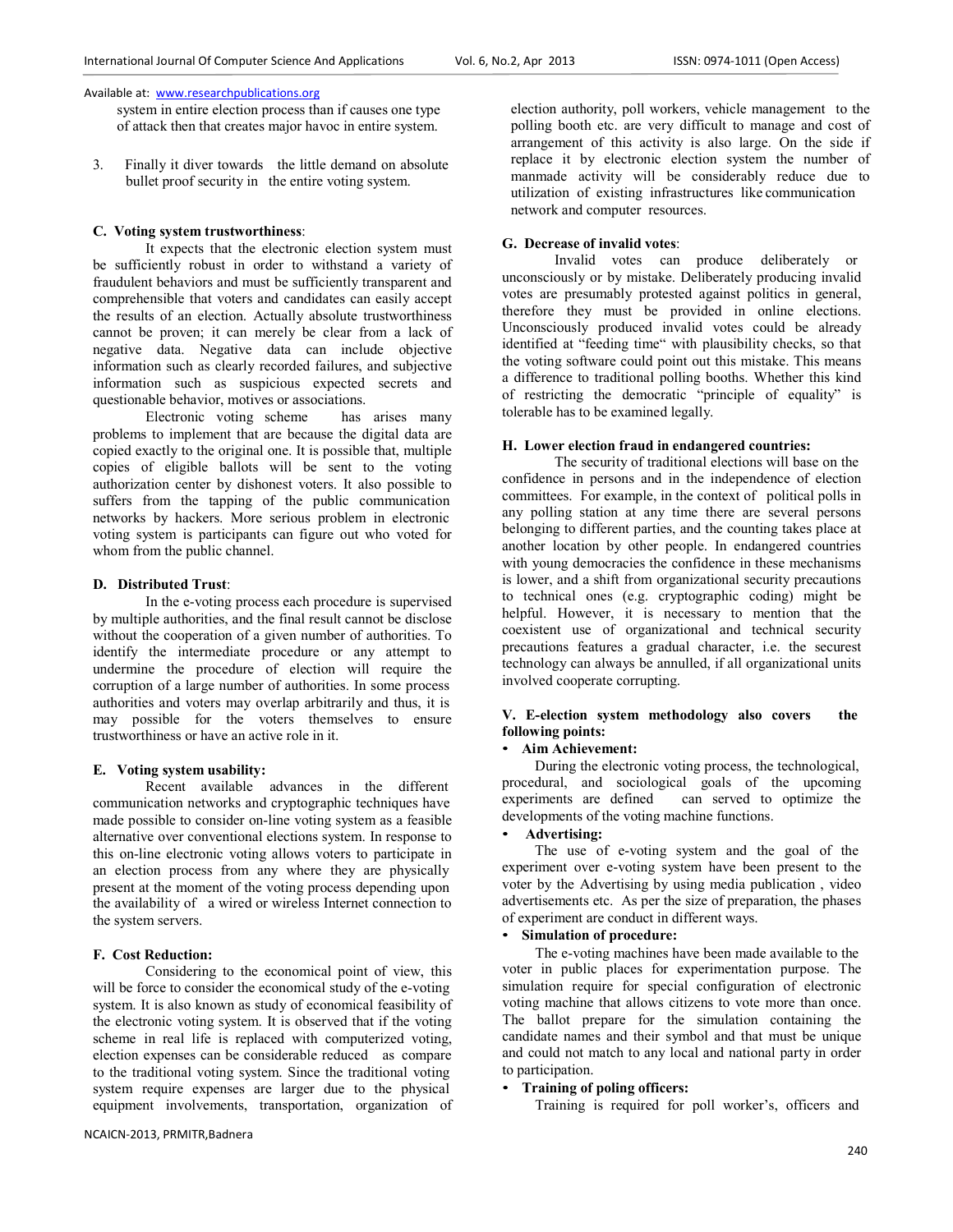election authority in order to the usage of the machines and on the procedures regulating the experiment. The method should arranged for the use of electronic elections with legal value. The experiment can be dividing into two parts: one part regarding the logistical constraints and other part to the qualitatively evaluate. Those are needed to find out the advantages and disadvantages of alternative ways of conducting the electronic elections process.

## • **Trial of procedure:**

The e-voting systems and the procedures were carried out for the purpose of trial basis. The trial have been always to be conducted in parallel: one traditional elections process and other with the e-voting system installed in the polling booths where the voting is taking place that dedicated to personnel responsibility for managing the machines by voters. The polling officers of the electronic election system will be asked to follow the procedures like they were in a traditional election with legal value and voter will be asked to repeat the casting of vote.

## • **Data Collection and Analysis:**

After applying electronic voting system on the experimental basis, the corresponding data are collected about:<br>(a) Voters'

- opinions about the e-voting system data collected through interviews at the polling booths.
- (b) Information about the systems' performances and comments.
- (c) Regarding the new procedures' adaption's
- (d) Related to the view point of voters, weather the new method / system it is advantages or disadvantages and comments.
- (f) The candidate's opinion about the electronic devices (Just information, which does not have any legal value).

Here all collected data are used to verify whether the aim had been achieved to fulfill the requirements and, if not, then what kind of changes are require to correct the procedure and corrective actions to introduce for the next cycle of developments and experiment.

## **VI. Adverse capability:**

During execution of the electronic voting system the following different scenarios are understood with regard to the formal capabilities:

- The system has capable to access to public information.
- Communication about the election authority and voter :<br>  $\geq$  A one-wav communication channel from the voter
	- A one-way communication channel from the voter to the enquiry.
	- $\triangleright$  A two-way communication channel between the voter and the a enquiry.
- Communication channel about other and each of the election authority:
	- $\triangleright$  A one-way communication channel from some / each of the election authorities to the a enquiry.
	- $\triangleright$  A two-way communication channel between some / each of the election authorities and the enquiry.
- Under control of communication channel to the enquiry:

NCAICN-2013, PRMITR,Badnera

- $\triangleright$  The adversary become taps the existing communication channels.
- Capability of the adversary to control the existing communication channels.
- The adversary become trace out the IP addresses back to the identities of the senders.
- Adversary about the remote terminals:
	- The adversary can control the voting terminals remotely.
	- The adversary can monitor the voting terminal remotely.

## **VII . CONCLUSION:**

In order to maintain the democratic environment in the nation the election process is play an important role. To achieve this it is necessary to develop a system for voters electronically in a secure and secreate manner by using electronic voting system (e-election). This lead to find a way to do the guarantee to fulfill all the requirements with a relative high degree of security and accuracy against the preserving the privacy of the voters. The design of electronic voting system is a task (difficulty) of covering all aspect that fulfill the necessary requirements along with traditional election process and accepted by all political party, contesting candidates social organization, election commission , faith by voters and government. This design of election process not useful for verification at every stage of election process but also useful after the elections.

#### **VIII. RERENCES:**

[1]. John C. Paolillo, SLIS and Informatics and David Heald, "Democratic Participation in the Discursive Management of Usenet", Proceedings of the 35th Hawaii International Conference on System Sciences – 2002, 0- 7695-1435-9/02 , Computer Society, IEEE-2002.

[2]. Lina Wang, Jingli Guo, Min Luo, "A More Effective Voting Scheme based on Blind Signature", Computational Intelligence and Security, 2006 International Conference on Volume 2, 3-6 Nov. 2006 Page(s):1507 – 1510.

[3]. HyoungJun KIM, KyoungCheol KOO, KiShik PARK, "Implementation of a Workflow-based Web Application with an Electronic Signature Mechanism", Communication Technology Proceedings, 1998. ICCT '98. 1998 International Conference on Volume vol.2, 22-24 Oct. 1998 Page(s):5 pp. vol.2 .

[4]. Charles A. Gaston, "A Better Way to Vote", Proceedings of the 38th Hawaii International Conference on System Sciences – 2005, 0-7695-2268-8/05, IEEE,pp 1-6.

[5]. Gibson, J.P.; Lallet, E.; Raffy, J.-L.; "Analysis of a Distributed e-Voting System Architecture against Quality of Service Requirements", The Third International Conference on Software Engineering Advances, 2008. ICSEA '08, Page(s):  $58 - 64$ .

[6]. Jared Karro and Jie Wang "Towards a Practical, Secure, and Very Large Scale Online Election", Computer Security Applications Conference, 1999. (ACSAC '99) Proceedings. 15th Annual 6-10 Dec. 1999 Page(s):161 – 169. [7]. Schryen, G.; "Security aspects of Internet voting", System Sciences, 2004. Proceedings of the 37th Annual Hawaii International Conference on 5-8 Jan. 2004 Page(s):9 pp.